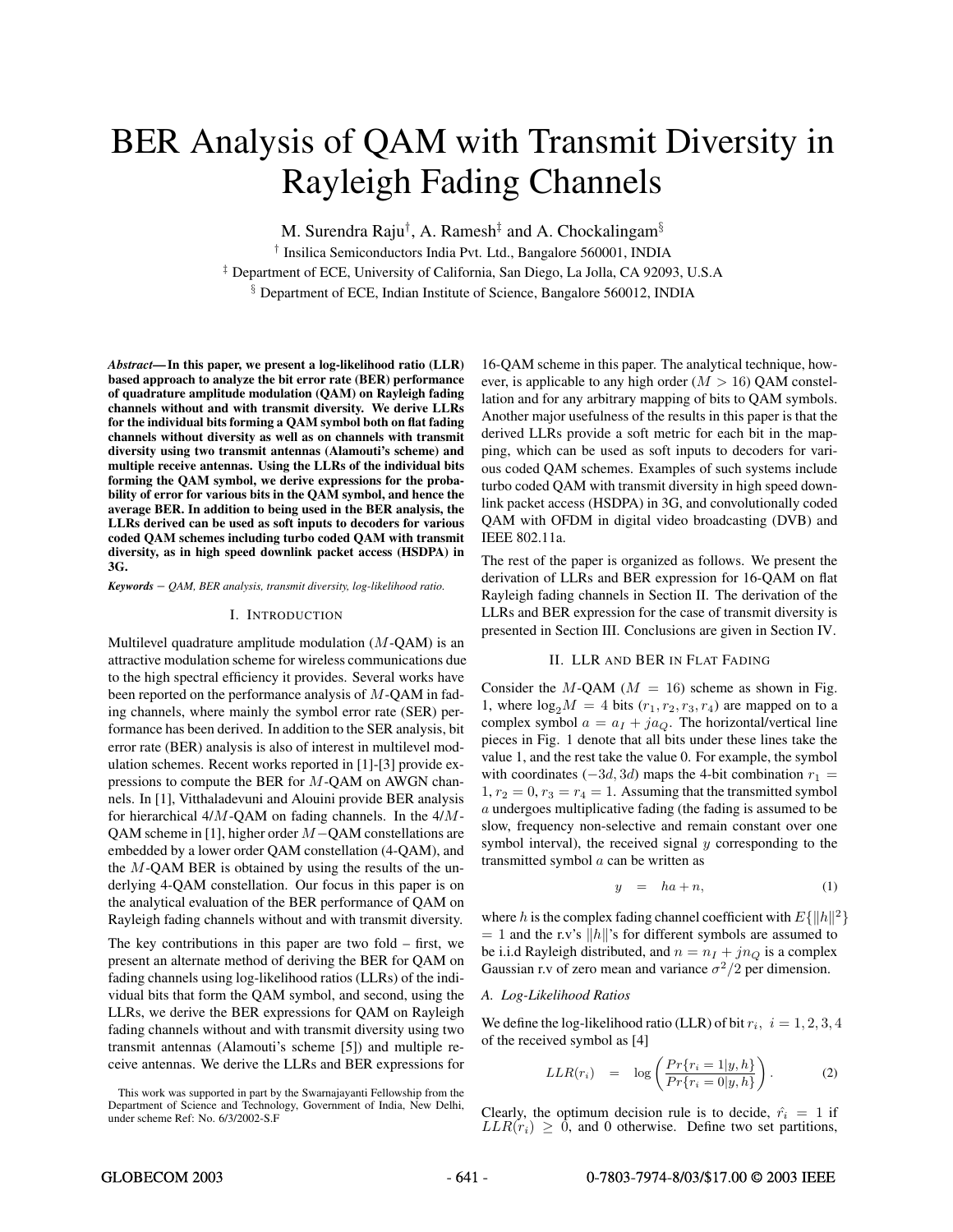$S_i^{(1)}$  and  $S_i^{(0)}$ , such that  $S_i^{(1)}$  comprises symbols with  $r_i = 1$ and  $S_i^{(0)}$  comprises symbols with  $r_i = 0$  in the constellation. Then, from  $(2)$ , we have

$$
LLR(r_i) = \log \left( \frac{\sum_{\alpha \in S_i^{(1)}} Pr\{a = \alpha | y, h\}}{\sum_{\beta \in S_i^{(0)}} Pr\{a = \beta | y, h\}} \right).
$$
 (3)

Assume that all the symbols are equally likely and that fading is independent of the transmitted symbols. Using Bayes' rule, we then have

$$
LLR(r_i) = \log \left( \frac{\sum_{\alpha \in S_i^{(1)}} f_{y|h,a}\{y|h,a = \alpha\}}{\sum_{\beta \in S_i^{(0)}} f_{y|h,a}\{y|h,a = \beta\}} \right).
$$
 (4)

Since  $f_{y|h,a}{y|h, a = \alpha} = \frac{1}{\sigma\sqrt{\pi}} \exp\left(\frac{-1}{\sigma^2} ||y - h\alpha||^2\right)$ , (4) can be written as

$$
LLR(r_i) = \log \left( \frac{\sum_{\alpha \in S_i^{(1)}} \exp\left(\frac{-1}{\sigma^2} ||y - h\alpha||^2\right)}{\sum_{\beta \in S_i^{(0)}} \exp\left(\frac{-1}{\sigma^2} ||y - h\beta||^2\right)} \right).
$$
 (5)

Using the approximation log( $\sum_j \exp(-X_j)$ ) ≈ − min<sub>j</sub>( $X_j$ ), we can approximate  $(5)$  as <sup>1</sup>

$$
LLR(r_i) = \frac{1}{\sigma^2} \left\{ \min_{\beta \in S_i^{(0)}} ||y - h\beta||^2 - \min_{\alpha \in S_i^{(1)}} ||y - h\alpha||^2 \right\}.
$$
 (6)

Define z as  $z \stackrel{\Delta}{=} \frac{y}{h} = a + \frac{n}{h} = a + \hat{n}$ , where  $\hat{n}$  is a com-<br>play Gaussian ry with variance  $\sigma^2 / ||h||^2$ . Heing the above plex Gaussian r.v. with variance  $\sigma^2/||h||^2$ . Using the above definition of z into (6) and normalizing  $LLR(r_i)$  by  $4/\sigma^2$ ,

$$
LLR(r_i) = \frac{\|h\|^2}{4} \left\{ \min_{\beta \in S_i^{(0)}} \|z - \beta\|^2 - \min_{\alpha \in S_i^{(1)}} \|z - \alpha\|^2 \right\}.
$$
  

$$
= \frac{\|h\|^2}{4} \left[ \min_{\beta \in S_i^{(0)}} \left\{ \|\beta\|^2 - 2z_I \beta_I - 2z_Q \beta_Q \right\} - \min_{\alpha \in S_i^{(1)}} \left\{ \|\alpha\|^2 - 2z_I \alpha_I - 2z_Q \alpha_Q \right\} \right],
$$
 (7)

where  $z = z_I + jz_Q$ ,  $\alpha = \alpha_I + j\alpha_Q$  and  $\beta(k) = \beta_I + j\beta_Q$ .<br>Note that the set partitions  $S_i^{(1)}$  and  $S_i^{(0)}$  are delimited by horizontal or vertical boundaries. As a consequence, two symbols in different sets closest to the received symbol always lie either on the same row (if the delimiting boundaries are vertical) or on the same column (if the delimiting boundaries are horizontal). Then, for bit  $r_1$ , the two constellation symbols in  $S_1^{(1)}$  and  $S_1^{(0)}$  having closest distances to the received symbol satisfy the condition  $\alpha_Q = \beta_Q$ . Hence, for bit  $r_1$ 

$$
LLR(r_1) = \begin{cases} -||h||^2 z_I d & |z_I| \le 2d \\ 2||h||^2 d(d-z_I) & z_I > 2d \\ -2||h||^2 d(d+z_I) & z_I < -2d, \end{cases}
$$
 (8)

where  $2d$  is the minimum distance between pairs of signal points. Following similar steps for bits  $r_2$ ,  $r_3$ , and  $r_4$ , we get

$$
LLR(r_2) = \begin{cases} \n-||h||^2 z_Q d & |z_Q| \le 2d \\
2||h||^2 d(d - z_Q) & z_Q > 2d \\
-2||h||^2 d(d + z_Q) & z_Q < -2d,\n\end{cases}
$$
\n(9)



Fig. 1. 16-QAM Constellation

$$
LLR(r_3) = ||h||^2 d\{|z_I| - 2d\}
$$
 (10)

$$
LLR(r_4) = ||h||^2 d\{|z_Q| - 2d\}.
$$
 (11)

## *B. Derivation of Probability of Bit Error*

Using the  $LLR(r_i)$ 's obtained above, we derive the analytical expression for the probability of error for the bits  $r_i$ ,  $i =$ 1, 2, 3, 4. The probability of error for bit  $r_1$ ,  $P_{b1}$ , is given by

$$
P_{b1} = \frac{1}{2} \left( P_{b1|r_1=1} + P_{b1|r_1=0} \right). \tag{12}
$$

Since  $r_1 = 1$  implies that the real part of the transmitted symbol,  $a_I$ , can take either values  $-d$  or  $-3d$ , and  $r_1 = 0$  implies that  $a_I$  can take either values  $+d$  or  $+3d$ , we can write the above equation as

$$
P_{b1} = P_{b1|a_I = -d} \cdot \Pr\{a_I = -d\} + P_{b1|a_I = -3d} \cdot \Pr\{a_I = -3d\}
$$
  
+ 
$$
P_{b1|a_I = d} \cdot \Pr\{a_I = d\} + P_{b1|a_I = -d} \cdot \Pr\{a_I = 3d\}, \quad (13)
$$

where  $P_{b1|a_1=m}$  is the probability of error for bit  $r_1$  given that the real part of the transmitted symbol takes the value  $m$ . Now  $P_{b1|a_1=-d,h}$  is given by

$$
P_{b1|a_I = -d,h} = Pr\{LLR(r_1) < 0 \mid a_I = -d,h\}
$$
\n
$$
= Pr\{\hat{n}_I \geq d\} = Q\left(\frac{d\left(\sqrt{\|h\|^2}\right)}{\sigma_I}\right),\tag{14}
$$

where  $\sigma_I^2 = \sigma^2/2$ . Using the fact that  $\frac{d}{\sigma_I} =$  $\sqrt{\frac{4E_b}{5N_o}}$ , where  $E_b$ is the energy per transmitted bit, we have

$$
P_{b1|a_I = -d,h} = Q\left(\sqrt{\frac{4E_b||h||^2}{5N_o}}\right).
$$
 (15)

Unconditioning on the r.v.  $h$ , it can easily be shown that

$$
P_{b1|a} = -d = Q\left(\sqrt{\frac{4E_b||h||^2}{5N_o}}\right) = \frac{1}{2}\left(1 - \sqrt{\frac{2E_b/N_o}{5 + 2E_b/N_o}}\right). (16)
$$

On similar lines,  $P_{b1|a_I=-3d}$  can be shown to be equal to

$$
P_{b1|a} = -3d = Q\left(\sqrt{\frac{36E_b||h||^2}{5N_o}}\right) = \frac{1}{2}\left(1 - \sqrt{\frac{18E_b/N_o}{5 + 18E_b/N_o}}\right). \quad (17)
$$

It can be shown that  $P_{b1|a_I=-d} = P_{b1|a_I=d}$  and  $P_{b1|a_I=-3d}$  =  $P_{b1|a_1=3d}$ . Hence,  $P_{b1}$  is given by

$$
P_{b1} = \frac{1}{2} \left[ 1 - \frac{1}{2} \sqrt{\frac{2E_b/N_o}{5 + 2E_b/N_o}} - \frac{1}{2} \sqrt{\frac{18E_b/N_o}{5 + 18E_b/N_o}} \right].
$$
 (18)

### GLOBECOM 2003 - 642 - 0-7803-7974-8/03/\$17.00 © 2003 IEEE

<sup>&</sup>lt;sup>1</sup>This is quite a standard approximation [7], and, as we will see in Sec. II-B, the analytical BER evaluated using this approximate LLR is almost the same as the BER evaluated through simulations without this approximation.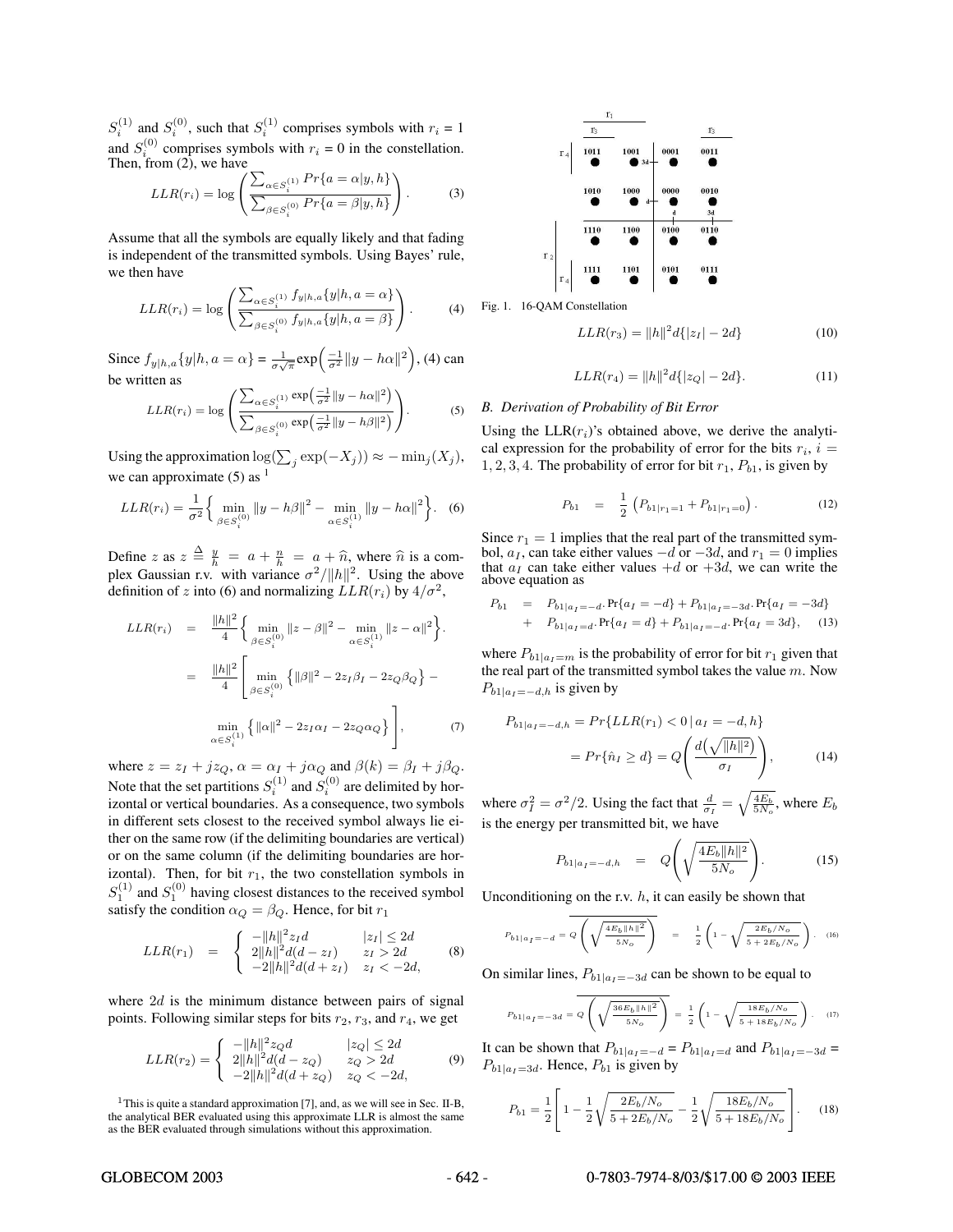

Fig. 2. Comparison of the analytical BER evaluated using approximate LLRs vs the simulated BER using the LLRs without approximation. 16-QAM on flat Rayleigh fading.

For the 16-QAM constellation considered,  $P_{b1} = P_{b2}$  and  $P_{b3} = P_{b4}$ . The error probabilities,  $P_{b3}$  and  $P_{b4}$  can be obtained as

$$
P_{b3} = P_{b4} = \frac{1}{2} \left[ 1 - \sqrt{\frac{2E_b/N_o}{5 + 2E_b/N_o}} - \frac{1}{2} \sqrt{\frac{18E_b/N_o}{5 + 18E_b/N_o}} + \frac{1}{2} \sqrt{\frac{50E_b/N_o}{5 + 50E_b/N_o}} \right].
$$
\n(19)

Using (18) and (19), we obtain the average BER,  $P_b$ , as  $P_b$  =  $\frac{1}{2}$  $\left(P_{b1}+P_{b3}\right)$ . In Fig. 2, we compare the analytical BER evaluated using the approximate LLRs derived in the above versus the simulated BER using the LLRs without approximation, for 16-QAM on flat Rayleigh fading. It is observed that the analytically computed BER is almost the same as the simulated BER, indicating that the approximation to the LLRs results in insignificant difference between the analytically computed BER and the true BER.

# III. LLR AND BER IN TRANSMIT DIVERSITY

In this section, we derive the LLRs and BER for 16-OAM on Rayleigh fading channels with transmit diversity. We consider a system with two transmit antennas (Alamouti's scheme [5]). We first analyze the case of two transmit antennas and one receive antenna. We then extend the analysis to two transmit antennas and  $L, L > 1$  receive antennas.

### *A. Two Transmit Antennas and One Receive antenna*

Let  $a_1$ ,  $-a_2^*$  be the symbols transmitted on the first and the second transmit antennas, respectively, during a symbol interval. During the next symbol interval,  $a_2$ ,  $a_1^*$  are transmitted on the first and the second transmit antennas, respectively [5]. Assuming that the channel remains constant over two consecutive symbol intervals, the received signals during the two consecutive symbol intervals are given as

$$
y_1 = a_1h_1 - a_2^*h_2 + n_1
$$
  
\n
$$
y_2 = a_2h_1 + a_1^*h_2 + n_2,
$$
\n(20)

where  $h_1$  and  $h_2$  are the complex fading coefficients on the path from the 1st and the 2nd transmit antennas, respectively, to the receive antenna with  $||h_1||$ ,  $||h_2||$  being Rayleigh distributed with  $E\{\|h_1\|^2\} = E\{\|h_2\|^2\} = 1$ , and  $n_1$  and  $n_2$  are complex Gaussian r.v's of zero mean and variance  $\sigma^2$ . Assuming perfect knowledge of the fading coefficients at the receiver, we form  $\hat{a}_1$  and  $\hat{a}_2$  as

$$
\begin{array}{rcl}\n\hat{a}_1 & = & h_1^* y_1 + h_2 y_2^* \\
& = & \left\{ \left\| h_1 \right\|^2 + \left\| h_2 \right\|^2 \right\} a_1 + n_1 h_1^* + n_2^* h_2,\n\end{array}\n\tag{21}
$$

$$
\begin{array}{rcl}\n\hat{a}_2 & = & h_1^* y_2 - h_2 y_1^* \\
& = & \left\{ \left\| h_1 \right\|^2 + \left\| h_2 \right\|^2 \right\} a_2 + n_2 h_1^* - n_1^* h_2.\n\end{array}\n\tag{22}
$$

In (21), (22), we replace  $(n_1h_1^* + n_2^*h_2)$  and  $(n_2h_1^* - n_1^*h_2)$  by  $\zeta_1$  and  $\zeta_2$ , respectively, where  $\zeta_1$  and  $\zeta_2$  are complex Gaussian  $\zeta_1$  and  $\zeta_2$ , respectively, where  $\zeta_1$  and  $\zeta_2$  are complex Gaussian r.v's of zero mean and variance  $\{\Vert h_1 \Vert^2 + \Vert h_2 \Vert^2\} \sigma^2$ . Then

$$
\hat{a}_1 = {\|h_1\|^2 + \|h_2\|^2} a_1 + \zeta_1 \n\hat{a}_2 = {\|h_1\|^2 + \|h_2\|^2} a_2 + \zeta_2.
$$
\n(23)

*1) Log-Likelihood Ratios:* The derivation of the LLRs for the bits in symbol  $a_1$  and  $a_2$  is quite similar to that in Section II-A. We define the LLR for the bit  $r_i$ ,  $i = 1, 2, 3, 4$  of symbol  $a_j$ ,  $j = 1, 2$ , as<br>  $LLR_{a_i}(r_i) = \log \left( \frac{Pr\{r_i = 1 | y_1, y_2, h_1, h_2\}}{Pr\{r_i = 1 | y_1, y_2, h_2, h_3\}} \right)$ 

$$
LLR_{a_j}(r_i) = \log\left(\frac{Pr\{r_i = 1|y_1, y_2, h_1, h_2\}}{Pr\{r_i = 0|y_1, y_2, h_1, h_2\}}\right)
$$
  
= 
$$
\log\left(\frac{Pr\{r_i = 1|\hat{a}_j, h_1, h_2\}}{Pr\{r_i = 0|\hat{a}_j, h_1, h_2\}}\right).
$$
 (24)

Assuming all symbols as equally likely and that the fading is independent of the transmitted symbols, using Bayes' rule,

$$
LLR_{a_{\hat{j}}}(r_i) = \log\left(\frac{\displaystyle\sum_{\alpha \in S_{\hat{i}}^{\{1\}}}\,f_{\hat{a}_{\hat{j}}\,|\,h_1, h_2, a_{\hat{j}}\,\{\hat{a}_{\hat{j}}\,|\,h_1, h_2, a_{\hat{j}}\,=\,\alpha\}}{\displaystyle\sum_{\beta \in S_{\hat{i}}^{\{0\}}}\,f_{\hat{a}_{\hat{j}}\,|\,h_1, h_2, a_{\hat{j}}\,\{\hat{a}_{\hat{j}}\,|\,h_1, h_2, a_{\hat{j}}\,=\,\beta\}}}\right).\quad \ \ \textrm{(25)}
$$

Using the conditional pdf  $f_{\hat{a}_j | h_1, h_2, a_j}$  { $\hat{a}_j | h_1, h_2, a_j = \alpha$ }, which is given by  $\frac{1}{\sigma \sqrt{\pi}} \exp \left( \frac{-1}{\sigma^2} \left\| \hat{a}_j - \left\{ \|h_1\|^2 + \|h_2\|^2 \right\} \alpha \right\|^2 \right)$  where

$$
\hat{\sigma}^2 = \sigma^2 \{ ||h_1||^2 + ||h_2||^2 \}, \text{ we obtain } LLR_{a_j}(r_i) \text{ as}
$$
  

$$
LLR_{a_j}(r_i) = \frac{1}{\hat{\sigma}^2} \left[ \min_{\beta \in S_i^{(0)}} ||a_j - (||h_1||^2 + ||h_2||^2)\beta ||^2 - \min_{\alpha \in S_i^{(1)}} ||a_j - (||h_1||^2 + ||h_2||^2)\alpha ||^2 \right].
$$
 (26)

Define two complex variables,  $\hat{z}_i$ ,  $j = 1, 2$ , as

$$
\hat{z}_j = \frac{\hat{a}_j}{\|h_1\|^2 + \|h_2\|^2}.
$$
\n(27)

Using (27) in (26) and normalizing by  $4/\sigma^2$ , we can write

$$
LLR_{a_j}(r_i) = \frac{\|h_1\|^2 + \|h_2\|^2}{4} \left[ \min_{\beta \in S_i^{\{0\}}} \left\| \hat{z}_j - \beta \right\|^2 - \min_{\alpha \in S_i^{\{1\}}} \left\| \hat{z}_j - \alpha \right\|^2 \right].
$$
 (28)

Following similar steps as in Sec. II-A, we obtain the following LLRs for bits  $r_1, r_2, r_3, r_4$  of the symbol  $a_j$ .

$$
LLR_{a_j}(r_1) = \begin{cases} -\{||h_1||^2 + ||h_2||^2\}\hat{z}_{jI}d & |\hat{z}_{jI}| \le 2d\\ 2\{||h_1||^2 + ||h_2||^2\}d(d - \hat{z}_{jI}) & \hat{z}_{jI} > 2d\\ -2\{||h_1||^2 + ||h_2||^2\}d(d + \hat{z}_{jI}) & z_{jI} < -2d, \end{cases}
$$
(29)

$$
LLR_{a_j}(r_2) = \begin{cases} -\{||h_1||^2 + ||h_2||^2\}\hat{z}_jQd & |\hat{z}_jQ| \le 2d\\ 2\{||h_1||^2 + ||h_2||^2\}d(d - \hat{z}_jQ) & \hat{z}_jQ > 2d\\ -2\{||h_1||^2 + ||h_2||^2\}d(d + \hat{z}_jQ) & \hat{z}_jQ < -2d, \end{cases}
$$
(30)

$$
LLR_{a_j}(r_3) = {\{|h_1\|}^2 + |h_2||^2} d{\{|z_{jI}| - 2d\}},
$$
\n(31)

$$
LLR_{a_j}(r_4) = \{ ||h_1||^2 + ||h_2||^2 \} d\{ |\hat{z}_j \varrho| - 2d \}.
$$
 (32)

In the above equations,  $\hat{z}_{jI}$  and  $\hat{z}_{jQ}$  are the real and imaginary<br>parts of  $\hat{z}_i$ , respectively. parts of  $\hat{z}_j$ , respectively.

## GLOBECOM 2003 - 643 - 0-7803-7974-8/03/\$17.00 © 2003 IEEE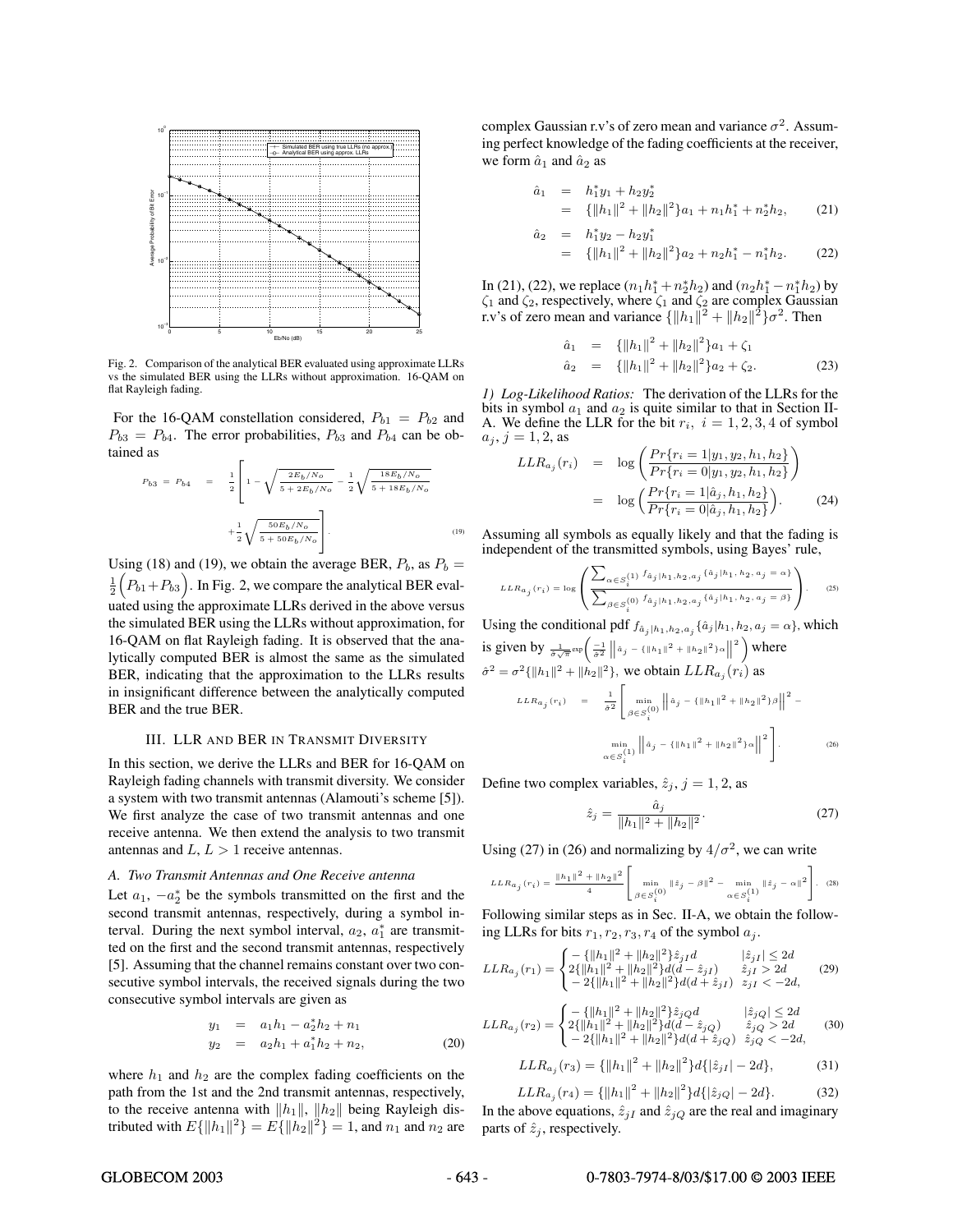2) Probability of Bit Error: In this subsection, we derive the probability of error for the bit  $r_i$  when transmit diversity is employed. The bit error probability for bit  $r_1$ ,  $P_{b1}$ , as in Sec. II-B,can be written as

$$
P_{b1} = P_{b1|a_jI} = -d \cdot Pr\{a_{jI} = -d\} + P_{b1|a_jI} = -3d \cdot Pr\{a_{jI} = -3d\}
$$
  
+ 
$$
P_{b1|a_jI} = d \cdot Pr\{a_{jI} = d\} + P_{b1|a_jI} = -d \cdot Pr\{a_{jI} = 3d\},
$$
 (33)  
where  $a_{jI}$ ,  $j = 1, 2$  represents the real part of  $a_j$ . Now  

$$
P_{b1|a_jI} = -d, h_1, h_2
$$
 is given by

$$
P_{b1|a_{jI}=-d,h_{1},h_{2}} = Pr\{LLR_{a_{j}}(r_{1}) < 0 | a_{Ij} = -d, h_{1}, h_{2}\}
$$
  

$$
= Pr\{\frac{\zeta_{jI}}{\|h_{1}\|^{2} + \|h_{2}\|^{2}} \geq d\}
$$
  

$$
= Q\left(\frac{d(\sqrt{\|h_{1}\|^{2} + \|h_{2}\|^{2}})}{\sigma_{I}}\right),
$$
 (34)

where  $\sigma_l^2 = \sigma^2/2$ . Scaling the signal power in proportion to the number of transmit antennas, we have  $\frac{d}{\sigma_I} =$  $\sqrt{\frac{2E_b}{5N_o}}$  where  $E<sub>b</sub>$  is the energy per bit per transmit antenna. We then have

$$
P_{b1|a_{jI}=-d,h_1,h_2} = Q\left(\sqrt{\frac{2E_b\left(\|h_1\|^2 + \|h_2\|^2\right)}{5N_o}}\right).
$$
 (35)

Unconditioning the above on  $h_1$ ,  $h_2$ , it can be shown that [6]

$$
P_{b1|a_{jI}=-d} = \left(\frac{1-\mu_1}{2}\right)^2 \left(2+\mu_1\right),\tag{36}
$$

where  $\mu_1$  is given by  $\mu_1 = \sqrt{\frac{E_b/N_o}{5+E_b/N_o}}$ . Similarly, the conditional arrangements in  $P$ tional error probability  $P_{b1|a_{j}I=-3d,h_1,h_2}$  is given by

$$
P_{b1|a_{jI}=-3d,h_{1},h_{2}} = Pr\{LLR_{a_{j}}(r_{1}) < 0 | a_{I} = -3d, h_{1}, h_{2}\}
$$
  

$$
= Pr\left\{\frac{\zeta_{jI}}{\|h_{1}\|^{2} + \|h_{2}\|^{2}} \geq 3d\right\}
$$
  

$$
= Q\left(\sqrt{\frac{18E_{b}(\|h_{1}\|^{2} + \|h_{2}\|^{2})}{5N_{o}}}\right).
$$
 (37)

Unconditioning the above on  $h_1$  and  $h_2$ , we get

$$
P_{b1|a_{jI}=-3d} = \left(\frac{1-\mu_2}{2}\right)^2 \left(2+\mu_2\right),\tag{38}
$$

where  $\mu_2$  is given by  $\mu_2 = \sqrt{\frac{9E_b/N_o}{5+9E_b/N_o}}$ . It can further be shown that  $P_{b1|a_1=-d} = P_{b1|a_1=d}$  and  $P_{b1|a_1=-3d} = P_{b1|a_1=3d}$ . Hence, the probability of error for bit  $r_1$  is given by

$$
P_{b1} = \frac{1}{2} \left( \left( \frac{1 - \mu_1}{2} \right)^2 (2 + \mu_1) + \left( \frac{1 - \mu_2}{2} \right)^2 (2 + \mu_2) \right). \tag{39}
$$

For the 16-QAM constellation used, it can be shown that  $P_{b1}$  =  $P_{b2}$ . Using a similar approach, we can obtain the error probabilities for bits  $r_3$  and  $r_4$ ,  $P_{b3}$  and  $P_{b4}$ , as

$$
P_{b3} = P_{b4} = \frac{1}{2} \left[ \frac{1}{2} \left( 1 - \mu_1 \right)^2 (2 + \mu_1) + \frac{1}{4} \left( 1 - \mu_2 \right)^2 (2 + \mu_2) - \frac{1}{4} \left( 1 - \mu_3 \right)^2 (2 + \mu_3) \right],
$$
\n(40)

where  $\mu_3$  is given by  $\mu_3 = \sqrt{\frac{25E_b/N_o}{5+25E_b/N_o}}$ . Using (39) and (40), we can write the average BER,  $P_b$ , as  $P_b = \frac{1}{2} (P_{b1} + P_{b3})$ .



Fig. 3. BER performance of uncoded 16-QAM with transmit diversity. 2 transmit antennas and 1 receive antenna.

We computed the average BER from the above expression and plotted the numerical results in Fig. 3. Fig. 3 shows  $P_b$  as a function of  $E_b/N_o$  for 16-QAM without and with transmit diversity (2 transmit, 1 receive antenna). It can be seen that when transmit diversity is employed, the BER performance improves as expected.

# *B. Two Transmit Antennas and* L *Receive Antennas*

We now consider a receiver with  $L, L > 1$  receive antennas. The transmitter remains the same as discussed in Section III-A. We denote the channel fading coefficients as follows:  $h_{2i-1}$  represents the fading coefficient from transmit antenna 1 to receive antenna i,  $i = 1 \cdots L$ , and  $h_{2i}$  represent the fading coefficient from transmit antenna 2 to receive antenna i,  $i = 1 \cdots L$ . Let  $y_{2i-1}$  and  $y_{2i}$ ,  $i = 1 \cdots L$  be the received signal at the  $i^{th}$  antenna during two consecutive symbol intervals, respectively.

Assuming perfect knowledge of the fading coefficients at the receiver, we have (as in Sec. III-A)

$$
\hat{a}_1 = \sum_{i=1}^{L} \left( h_{2i-1}^* y_{2i-1} + h_{2i} y_{2i}^* \right) \tag{41}
$$

$$
\hat{a}_2 = \sum_{i=1}^{L} \left( h_{2i-1}^* y_{2i} - h_{2i} y_{2i-1}^* \right). \tag{42}
$$

After further simplification,  $\hat{a}_1$  and  $\hat{a}_2$  can be rewritten as

$$
\hat{a}_1 = \left(\sum_{i=1}^{2L} ||h_i||^2\right) a_1 + \zeta_1 \tag{43}
$$

$$
\hat{a}_2 = \left(\sum_{i=1}^{2L} ||h_i||^2\right) a_2 + \zeta_2, \tag{44}
$$

where  $\zeta_1$  and  $\zeta_2$  are complex Gaussian random variables with zero mean and variance  $\{\sum_{i=1}^{2L} ||h_i||^2\} \sigma^2$ .

*1) Log-Likelihood Ratios :* Following a similar approach as in Sec. III-A.1, it can be shown that the log-likelihood ratios for bits  $r_1$ ,  $r_2$ ,  $r_3$  and  $r_4$  are given by

$$
LLR_{a_j}(r_1) = \begin{cases} -\left(\sum_{i=1}^{2L} ||h_i||^2\right) \hat{z}_{jI}d & |\hat{z}_{jI}| \le 2d\\ 2\left(\sum_{i=1}^{2L} ||h_i||^2\right) d(d-\hat{z}_{jI}) & \hat{z}_{jI}(k) > 2d\\ -2\left(\sum_{i=1}^{2L} ||h_i||^2\right) d(d+\hat{z}_{jI}) & \hat{z}_{jI}(k) < -2d \end{cases}
$$
(45)

## GLOBECOM 2003 - 644 - 0-7803-7974-8/03/\$17.00 © 2003 IEEE